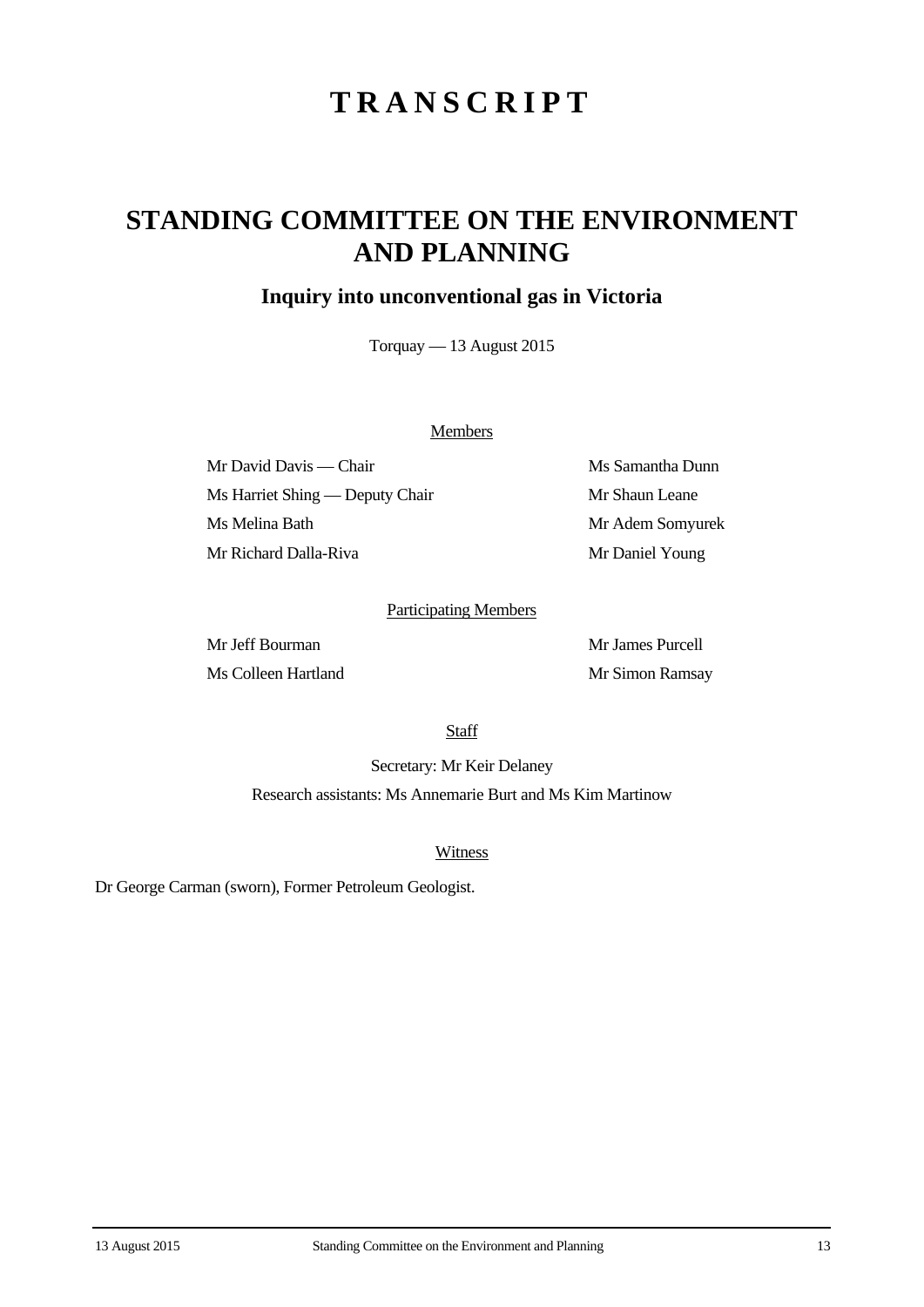**The CHAIR** — I welcome Dr George Carman. Could you indicate your position and the material you would like to present and then we will ask some questions.

**Dr CARMAN** — My name is George Carman and I live in Bellbrae, 3228. I live on an acreage as a transition to retirement. I harvest water, I have solar panels, we have bees and we plant trees. I am fortunately able to do this because I have had a good career in the oil and gas industry as a petroleum geologist, so I am bringing to the table today 40 years experience in the oil and gas business. I worked as a very greenfield explorationist, working in the jungles of Papua New Guinea and other countries, but I have also spent about 50 per cent of my career working on production, living and working on oil fields and gas fields.

Over the last five years I have been associated with the Victorian and federal project CarbonNet for the sequestration of carbon dioxide offshore in the Gippsland Basin. With that project in particular I am acutely aware of the sorts of issues that come about through public concern about the operations of these sorts of businesses.

In my submission I have a few headlines which I would like to talk to this morning. The word 'unconventional' in terms of unconventional gas; talking about areas being gas free; the prospectivity of the resources in Victoria; a little bit about legacy wells; legislation — the impact of any changes to legislation and the concerns I have for that; and also a little statement on the co-existence.

Firstly, I would like to try to explain how I think we got here by referring to the slide on the wall.

#### **Visual presentation.**

**Dr CARMAN** — The trap on the right is called an anticline, as is the trap on the left, and when I joined the industry in 1974 this is what we were exploring for. It was just conventional, routine, looking for what we call in the industry 'bumps' on our seismic records. It was the low-hanging fruit and easy to win. As the industry drilled more wells it gained more information and we learnt more about in particular the geology, the environment, the deposition of those rocks and how they got there, and in particular the geochemistry of the fluids.

Through fingerprinting of oils and gases back to source rocks we were able to identify where these oils and gases were being generated. We called them kitchens — source rock kitchens — where under normal pressure and temperature organic material is converted into oil and gas which then migrates into these traps. With this geochemical information we were able to then start going back down the migration path exploring for other reserves of oil and gas. Of course this was driven very much by market forces. I like to think that was what was called peak oil and gas was about depleting those low-hanging fruit, those conventional anticlines and other simple structures.

As the technology developed under these market forces, we found that there were other techniques that we could use to extract the oil and gas from lower porosity rocks, from tight rocks. We recognised that we could extract oil and gas from rocks that we had not imagined could produce. For example, in California a rock called a chert produces oil. It produces oil because it is naturally fractured. It is shattered with fractures through tectonic forces, so oil is produced that way.

Also, with the introduction of horizontal drilling we were able to drill extended reach wells off the margins of structures at a much more economic rate and also drill those wells to increase the surface area of the well bore within the productive horizons. That is what led to the introduction of producing from the source rock itself, from shales. That is where the subsurface exploration of oil shales commenced. There is nothing new in that. Oil shales were mined through shafts and hand-dug pits centuries ago; that is where the industry started. So this is just a new technology. It is not an unconventional oil. It is not an unconventional gas. It is the same methane, ethane, propane, butane that Mother Nature has created in the subsurface. What is new is the technology. I do not like to use the word 'unconventional'. You might say that the motor car was once an unconventional form of transport. It is no longer. I have just suggested there that what the market forces are driving us to extract now are less conventional resources.

In my submission I provided a quote about the use of media. I am very concerned that a lot of people in the public are being swayed by media tactics. This is very misleading. There is a lot of misinformation in the media. I have heard quotes, for example, from industry sources, saying that wells will fail in 40 years. That is true; that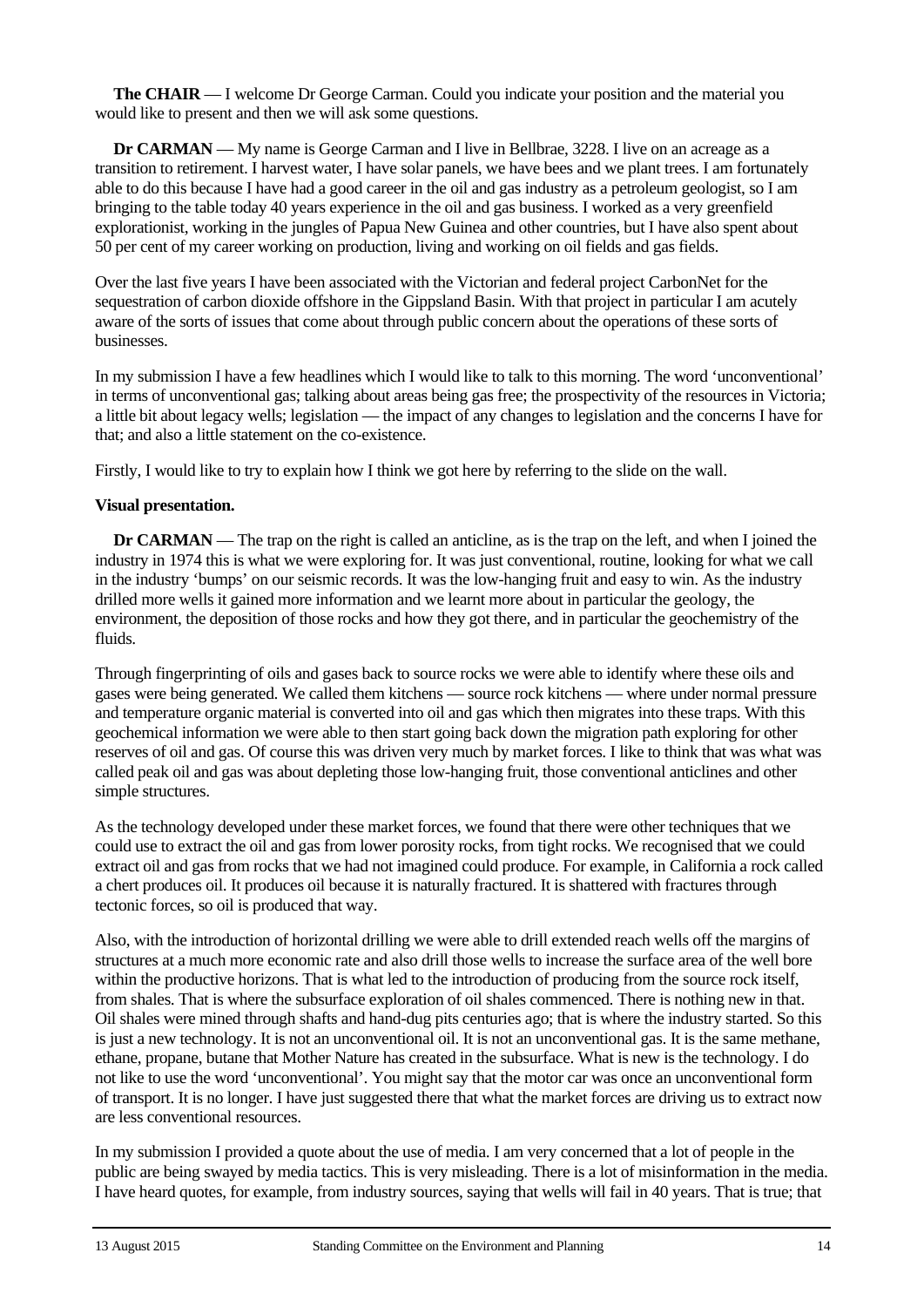is a piece of industry publication. It is 30 years old. It was a survey of some very special wells in the Gulf of Mexico. Those wells are still in existence. I have not heard of those wells having failed now that they are in their third and fourth decade. The technology has certainly changed an awful lot and it is not correct to quote old data. There are also media stunts being used. Initially I prepared a large presentation — 10 or 11 slides to show to you — but then I was drawing myself into presenting media stunts to you. The power of the images is enormous and I think that is unfair.

We cannot say that Victoria is gas free. There are gases in existence in the subsurface and there are gas fields that have produced for a few decades now in western Victoria. The Wombat gas field in the Gippsland Basin is an existing resource. To declare an area gas free is contrary to what Mother Nature has provided for us.

In terms of the prospectivity for shale oil — what I call less conventional resources of gas in tighter rocks there was a study conducted on behalf of the Australian Council of Learned Academies, which Prof Peter Cook referred to in his submission to you in Gippsland. They commissioned industry experts to look at the resources for 'unconventional gas' in Victoria. They listed the Gippsland Basin as not meeting the selection criteria. In their opinion there are no resources onshore in Gippsland. They listed the Otway Basin as being 13th. I have to correct my submission. I said 8th in my written submission; it was actually 13th in Australia.

The potential for the Otway Basin actually lies much further west from here. It is around the Port Campbell area and even further west than that in the deep true centre of the basin. To put that into perspective, the third-ranking basin in Australia, which is in the Cooper Basin, is not producing unconventional oil or gas. It is not living up to the expectation of the shale and gas industry. In fact in March of this year the Chevron oil company decided to withdraw from that business exploit.

People need to understand it is not a certainty that this is going to happen in this area. The whole point of my submission to you was that in the Corangamite area in this eastern end of the Torquay basin there is very little prospectivity in terms of shale oil and gas.

Legacy wells are quite often reported as being problems for the industry. Legacy wells — by this we mean historical wells — are certainly documented as creating problems in North America, but it has to be clearly understood that, for example, in the state of Texas the Texas Railroad Commission drilled something like over 100 000 wells before the 1930s when regulations were brought into force. There are literally 100 000 wells which are undocumented and could be in the paddock next door to an operator today and he would not necessarily be aware of it. In the state of Victoria there are less than 1500 wells, and they have all been drilled under regulations. Two of those sit within the township of Anglesea and were drilled in 1922. We know where they are, and I suspect that most of the residents in Anglesea are not even aware of the existence of those wells.

Finally, on legislation, I am concerned that there could be a ban on fracking in all forms. The industry routinely carries out an operation called a leak-off test, which is in effect a mini-frack. It is a test of the geomechanical properties of the rock which is run prior to running casing and then drilling the next stage of the well. To ban fracking in all its forms could possibly lead to banning leak-off tests, and they are an essential part of drilling wells both onshore and offshore. Banning activity onshore would certainly affect our energy supply and affect the potential for new petroleum reserves being developed. If fracking is banned in totality, it may well affect the enhanced oil recovery from existing fields, but then it may not affect only the petroleum industry, it may affect the geothermal industry, it may affect the carbon dioxide sequestration industry and, as was mentioned in one of the previous discussions, it may have an impact on the winning of resources from offshore by drilling wells from an onshore location. Drilling a well from the onshore and reaching out to the offshore reserve is a much more economical method of extracting gas or oil.

Finally, I would just like to make a statement on coexistence. For the first 22 years of my life I lived near the producing oil and gas fields in onshore Lincolnshire in the UK. Lincolnshire is a high-value agricultural area. My father was in the forestry business, and I used to work with him in the fields. There would be beam pumps nodding away in the corner of the field, and they have been for decades. There are many other places in the world where oil and gas is produced coexisting with human populations. The Paris basin and all the way through Europe — the Po basin in northern Italy, onshore in the Czech Republic, Poland, Ukraine and the whole of the Carpathian belt.

Onshore — and this has been developed for decades, over 50 years — in Victoria in particular has not had such magnificent success, but success takes a long while to achieve. When I first joined the industry I was placed in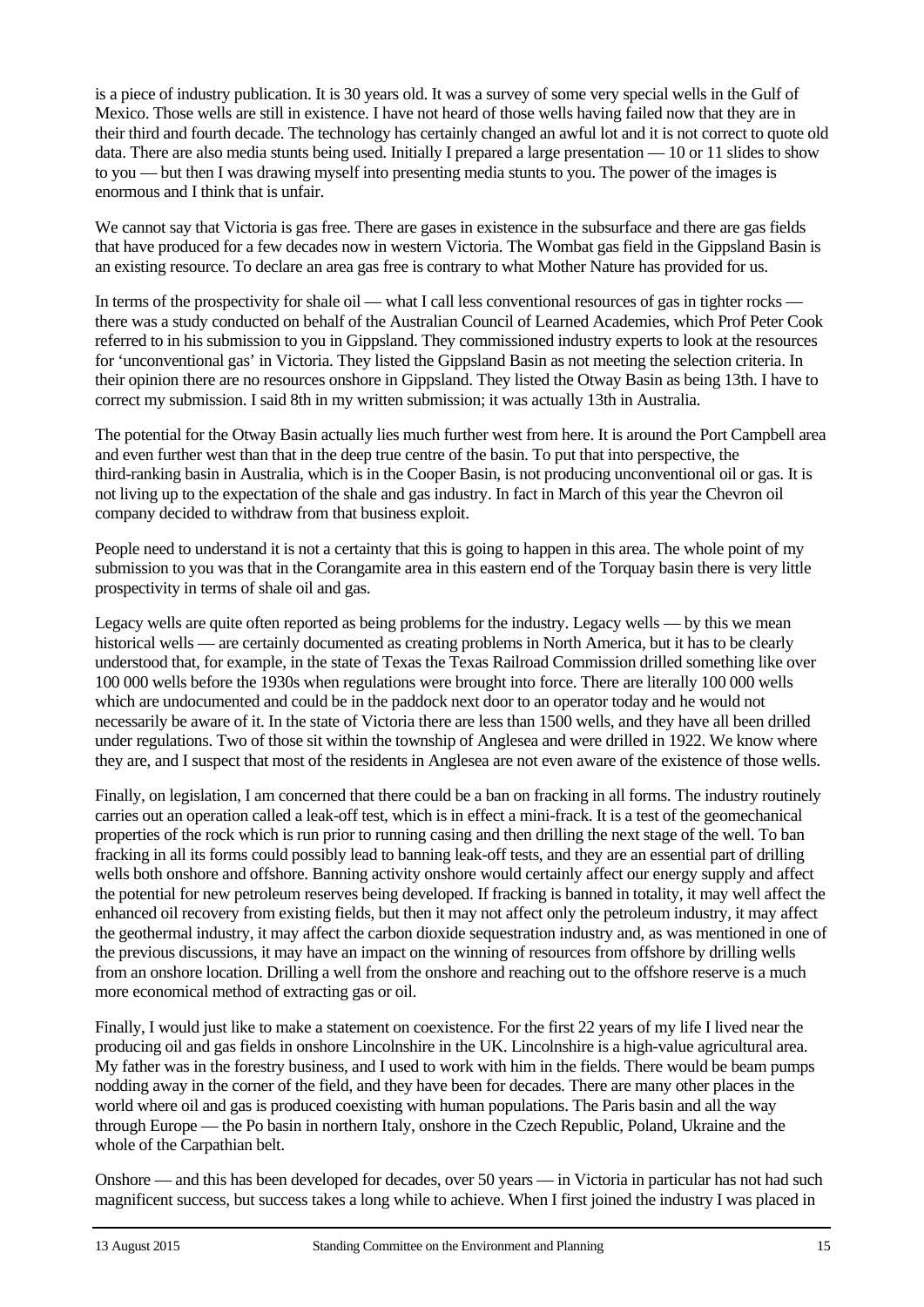the jungles of Papua New Guinea where exploration had started in the 1920s or 30s. The first production did not start in Papua New Guinea until 1990; it took scores of years. My PhD is based on the fact that I made a discovery while climbing a cliff. There is a cliff in Papua New Guinea that is 1 mile high. I am the only white person I know to this day who has climbed that cliff. I discovered a sandstone body that I think is highly prospective for oil reserves in the subsurface south of that area, but still that discovery has not yet been made, and it was now some 20 or 25 years ago. The exploration for these resources is a very long-term business.

Finally, in terms of coexistence, I think one of the best examples of industry and the human environment is in the Isle of Purbeck and the Solent, south of Bournemouth in the UK. Over 100 wells have been drilled horizontally out underneath this very prestigious sailing area, from a national park and from islands where the scouting movement — Brownsea Island — was founded. All of these wells are drilling out up to 12 kilometres reach from the pads, and they are barely detectable to tourists who are visiting that area.

That concludes my verbal part of the submission. I am open to questions. Obviously I have a lot of experience. Trying to explain petroleum geology 101 in a few minutes is difficult. The whole business of petroleum economics and the energy balance for the world is a much larger subject which I can only touch on.

**The CHAIR** — Dr Carman, thank you for your submission. It has been enlightening on a number of levels. I guess there are two key lines of inquiry I seek to pursue. The first relates to gas drilling that has occurred onshore in Victoria. You mentioned less than 1500 wells, a significant number of wells, and some through this area. It is my understanding that gas was extracted down near Cape Otway. Is there something you can tell us about the recovery of gas that has already occurred and any negative consequences or lack of negative consequences?

**Dr CARMAN** — Further west than Cape Otway, around the Port Campbell area, there are fields. My career has been very much overseas. I have not worked on the Otway Basin itself in detail, but I know and I can tell you that the north Paaratte fields have been producing for maybe 20 or 40 years. Those fields exist and are quite small in scale — I think they only have maybe five or so producing wells per field, if that. There are other fields that have produced other forms of gases. People tend to think of methane, but  $CO<sub>2</sub>$  is a gas in the subsurface that is being produced. Over the border at a well called Caroline no. 1 some 20 000 or 30 000 tonnes of  $CO<sub>2</sub>$  has been produced for the beverages and food industry. It is an important resource to us. At Boggy Creek-1 in Victoria  $CO<sub>2</sub>$  is being produced, and 67 000 tonnes has been produced and sequestered — pumped back into the ground — as a demonstration of how the industry can handle gases. This is all part of the carbon mitigation strategy that is being developed.

**The CHAIR** — So it is true to say that there have been wells used to extract gases onshore and to your knowledge there have been no negative consequences?

**Dr CARMAN** — Yes, that is correct.

**The CHAIR** — That is the first one. The second point is about your suggestions about coexistence. It is your view, your expert view, that coexistence can occur between a range of different land uses, including agricultural land use and drilling mechanisms?

**Dr CARMAN** — Yes, it is. As I quoted, there are many onshore basins around the world. I have worked in 20 or so countries, and I have lived in 14 or 15 countries for more than six months each, living close to oil and gas fields. It is not unusual.

**The CHAIR** — If you were to point to somewhere we should examine or look at, where would you point to as a case study?

**Dr CARMAN** — Groningen in the Netherlands. The Paris basin. The Po Basin in Italy. The Czech Republic and Poland. Ukraine is a difficult one. There is a lot of production onshore in Ukraine but it was developed under the Soviet regime. Environmentally it has problems. I would also suggest a field visit to the producing oil and gas fields onshore in Victoria as a case study here at home.

**The CHAIR** — Thank you.

**Ms SHING** — Thanks, Dr Carman, for your submission. I note that you started out saying you are a Torquay local, and I note also that you are a managing director of SEAL Energy and a director of Geodirect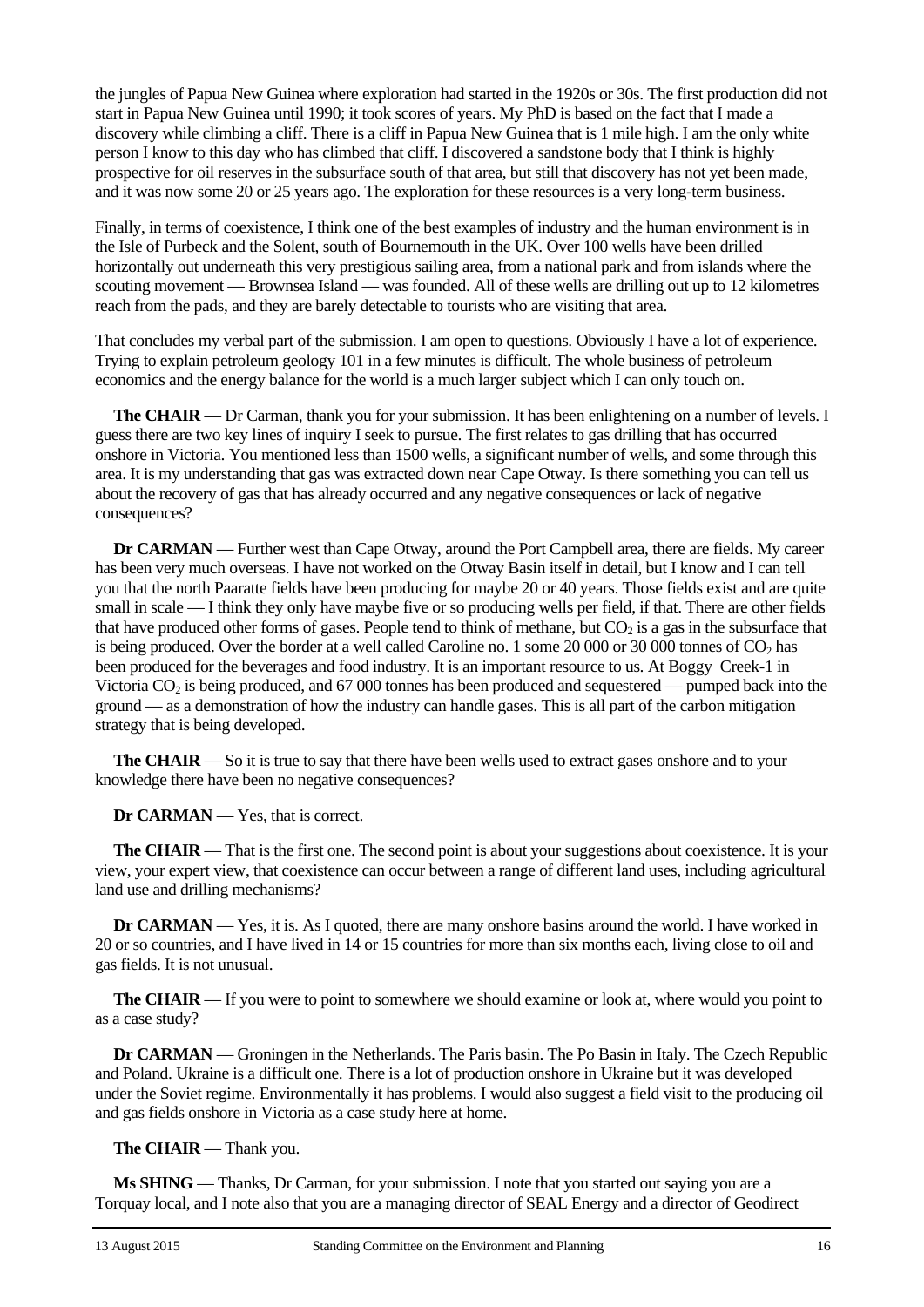Resources. Are you here today presenting on behalf of SEAL or Geodirect Resources, or are you here in your own right as a local resident?

**Dr CARMAN** — I am here in my own right as a resident. Geodirect Resources is my own consulting business. It is a one-man consulting business. SEAL Energy is a specialist company for looking at containment of in particular carbon dioxide and projects in the sequestration business.

**Ms SHING** — Just as a follow-up to that, you refer to industry routinely conducting leak-off tests, which you described as a mini-frack, in Victoria. Is that correct?

**Dr CARMAN** — Yes.

**Ms SHING** — Whereabouts in Victoria are those mini-fracks occurring?

**Dr CARMAN** — Every well that is drilled, it is industry practice to test the mechanical integrity of the rock before drilling to the next stage. A well is drilled in a large-diameter hole and cased off, and then a smaller diameter hole is drilled after that. At each junction point a mechanical test is done on the rock to test the tensile strength of the rock. It is pressured up, a pressure build-up curve is developed, and the initial cracking of the rock is measured as a leak-off in the pressure. That leak-off then allows the company to calculate the parameters for the next stage of drilling. It gives them the parameters for mud weight and other drilling parameters.

**Ms SHING** — Does that involve the introduction of foreign matter to bring about that?

**Dr CARMAN** — No, it does not. It is just using the routine drilling fluids, just what is called a normal drilling fluid.

**Ms SHING** — How can it be called a mini-frack, then, in your words, as an expert with all of your experience, where to my mind — and forgive me, I am still on a learning curve here — it does not involve the processes or the types of steps that I understand to be part of a fracking process? Because language is very important, and you have made that very clear in your submission, but to call it a mini-frack seems to me to be somewhat off the mark. I am happy to be enlightened.

**Dr CARMAN** — Okay. I call it a mini-frack because it does crack the rock. It starts the process of creating a mechanical fracture within the rock in the subsurface. I cannot tell you how much that is. Probably just a few centimetres of measurable void would be created as a crack in the rock. I mentioned earlier that geochemistry has allowed the industry to move away from the conventional gas into the less conventional gas. Geomechanics is a relatively new part of industry that allows us to understand the mechanical properties of the rock, in particular the control and the design of fracturing programs. I have sat on many wells but I have not sat on a well where a fracture program is being conducted, and I am certainly not a geomechanic. That is a very specialised field.

**Ms BATH** — I will just continue on with that line of questioning. Has the moratorium on fracking for the last X many years, four years, impacted on other exploration or other scientific looking into geothermal  $CO<sub>2</sub>$ sequestration? In your understanding has that stopped the type of research?

**Dr CARMAN** — On the  $CO<sub>2</sub>$  sequestration, there are very large concerns about the public attitude to understanding the process of pumping gas,  $CO<sub>2</sub>$ , into the ground and storing it there. One of the concerns is that it may be linked to the fracture process. There is no fracturing involved in storing  $CO<sub>2</sub>$  underground. There is a perception that came up on our issues register and our risk registers that public perception may link the  $CO<sub>2</sub>$ sequestration industry with fracking. It is an issue, but it is not real.

**Ms BATH** — I guess my thoughts are around if we look at doing something in one area, unconventional gas or less conventional gas, say, in terms of fracking, will that impact on other, for want of a better word, worthwhile scientific investigations into geothermal energy or the like? Do you see where I am tracking on this?

**Dr CARMAN** — Yes, and again I can only say as a geoscientist — as a general geoscientist, not specialising in fields of geomechanics in particular and having not worked in the geothermal industry — that I suspect that fracking may well affect that industry. Another example could be tight water. There are reservoir rocks with fresh water that may not produce fresh water, potable water, but fracking is a process that may help us bring that water, should we need to. It would be expensive. Similarly, it was mentioned yesterday I think that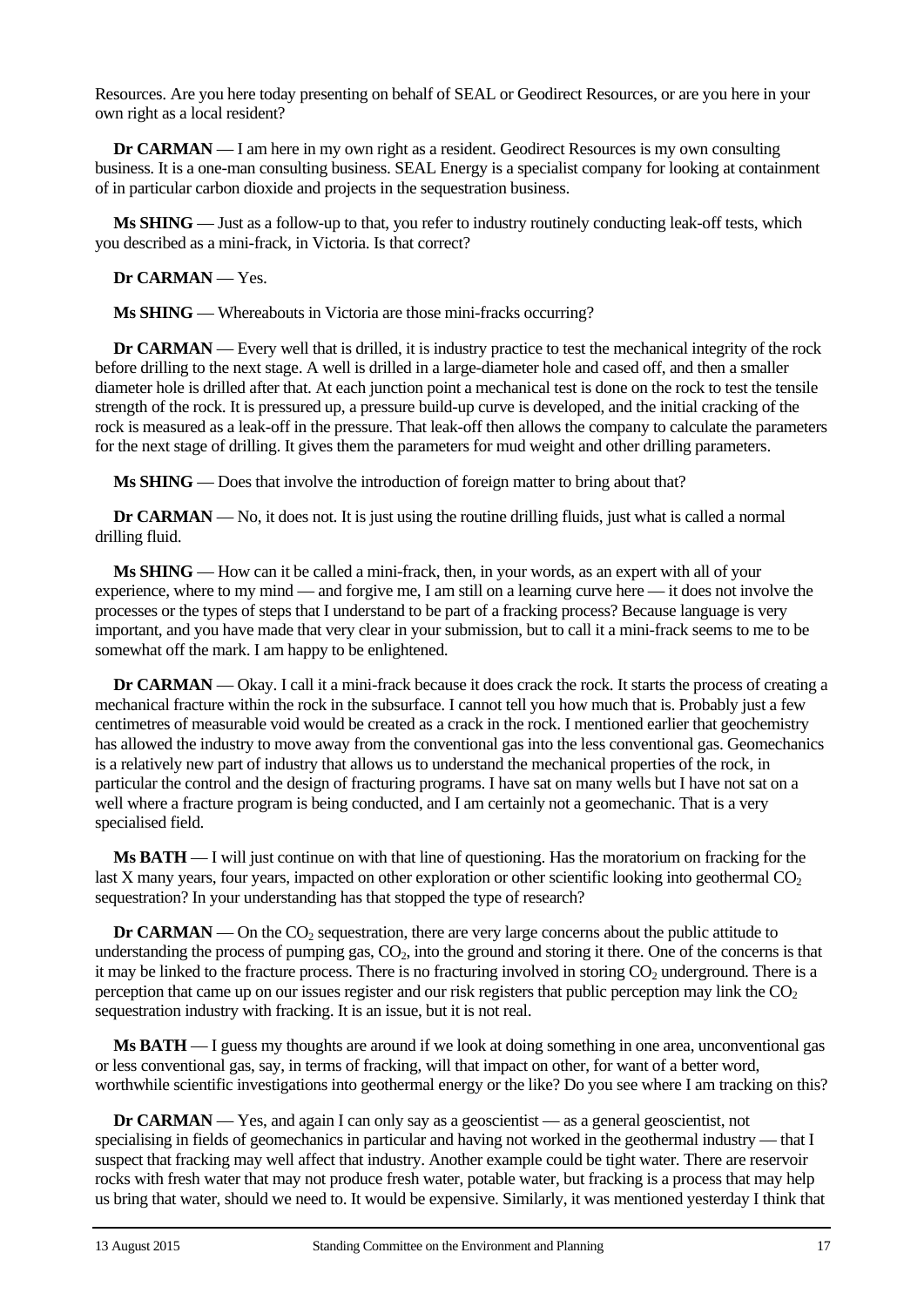fresh water aquifers are understood to extend offshore. Yes, that is true. But could we develop those resources of fresh water from offshore? At a price, yes. Are we likely to? I doubt it.

**Ms BATH** — Finally I guess on this one — and I have got one more question, Chair, if I can beg indulgence — the chemicals used in unconventional gas, tight shale gas, are they going to be separate to the fracking that would be involved in some of these other explorations, in your opinion?

**Dr CARMAN** — I do not know the details to be able to answer that accurately.

**Ms BATH** — Just going back to prospectivity, I think I heard you say that in general there was not a great deal of prospectivity of unconventional gas in the Gippsland area. Is that what I heard you say?

**Dr CARMAN** — Yes, that is correct.

**Ms BATH** — And that in terms of Corangamite area it is very low prospectivity. Is that what I also — —

**Dr CARMAN** — Yes. In the Gippsland area there are certainly reserves there, and Lakes Oil has been the target of a lot of discussion. They do have a reserve, a significant reserve, of gas — I think it is over 100 BCF — in tight rock, so it will need less conventional methods of producing it. In terms of shale oil or coal seam gas, the carbonaceous rocks in Victoria are more in the brown coal regime rather than black coal, and therefore we do not really have the same opportunities for a resource in that area. ExxonMobil had formed an alliance with Ignite petroleum, who thinks they have resources. They were allowed to speculate, and speculation does sometimes produce new results. But as I understand it, the ExxonMobil company has now withdrawn from that partnership, presumably on there not being a real resource there. That was in the Gippsland Basin. In the Corangamite area, from Queenscliff certainly to Cape Otway, the old saying 'I will eat my hat' — if you find something, I will eat my hat.

**The CHAIR** — You are not wearing a hat, I note for the record.

**Mr LEANE** — Thank you, Dr Carman. You mentioned in your submission to us today about misinformation, media stunts, and I assume that you are referring to what is a pretty global community attitude towards coal seam gas exploration in their location or near their location.

#### **Dr CARMAN** — Yes.

**Mr LEANE** — You might be able to help me, because what I cannot reconcile in my mind is that gas and oil companies are cashed up compared to the communities and the individuals. How did that happen? They are cashed up, they have got the resources — how did they lose that battle? Because the evidence we have got is they have lost. If they had the resources, if they had the information, if they had all the answers, how did they manage not to go out there and put that out, and get to the point where they have lost the battle?

**Dr CARMAN** — There are companies and companies. I was the exploration director for an ASX-listed company in the 1980s. We barely had enough money to pay my salary. The shareholders came to rally and supported us when we gave a presentation to drill a well. We did the capital raising and we were able to make progress. As a matter of fact we became the largest acreage holder in Papua New Guinea in the 1980s — larger than any of Chevrons or BPs or Oil Searches that operate there now. As a small cash-poor company but with this scientific background we were able to progress the exploration of that resource. Large companies are focused on doing the business. Your question was, 'How come they lost the battle?'. I am not sure really that there is a battle that has been lost.

**Mr LEANE** — I referred to — —

**The CHAIR** — A couple of submissions — —

**Mr LEANE** — They have lost the PR battle; they have lost the hearts and minds. To me, it seems they did not try to attract the hearts and minds of the local communities, and the evidence we are getting reflects that. That is what I cannot reconcile in my mind. In your instance you say, 'There are companies and companies'. With the companies that are proponents in this area, I think I would be quite safe in saying that they are quite big and cashed up, so they have got the resources. I am not too sure what processes you would have had to go through regulation wise in Papa New Guinea, but in this state — —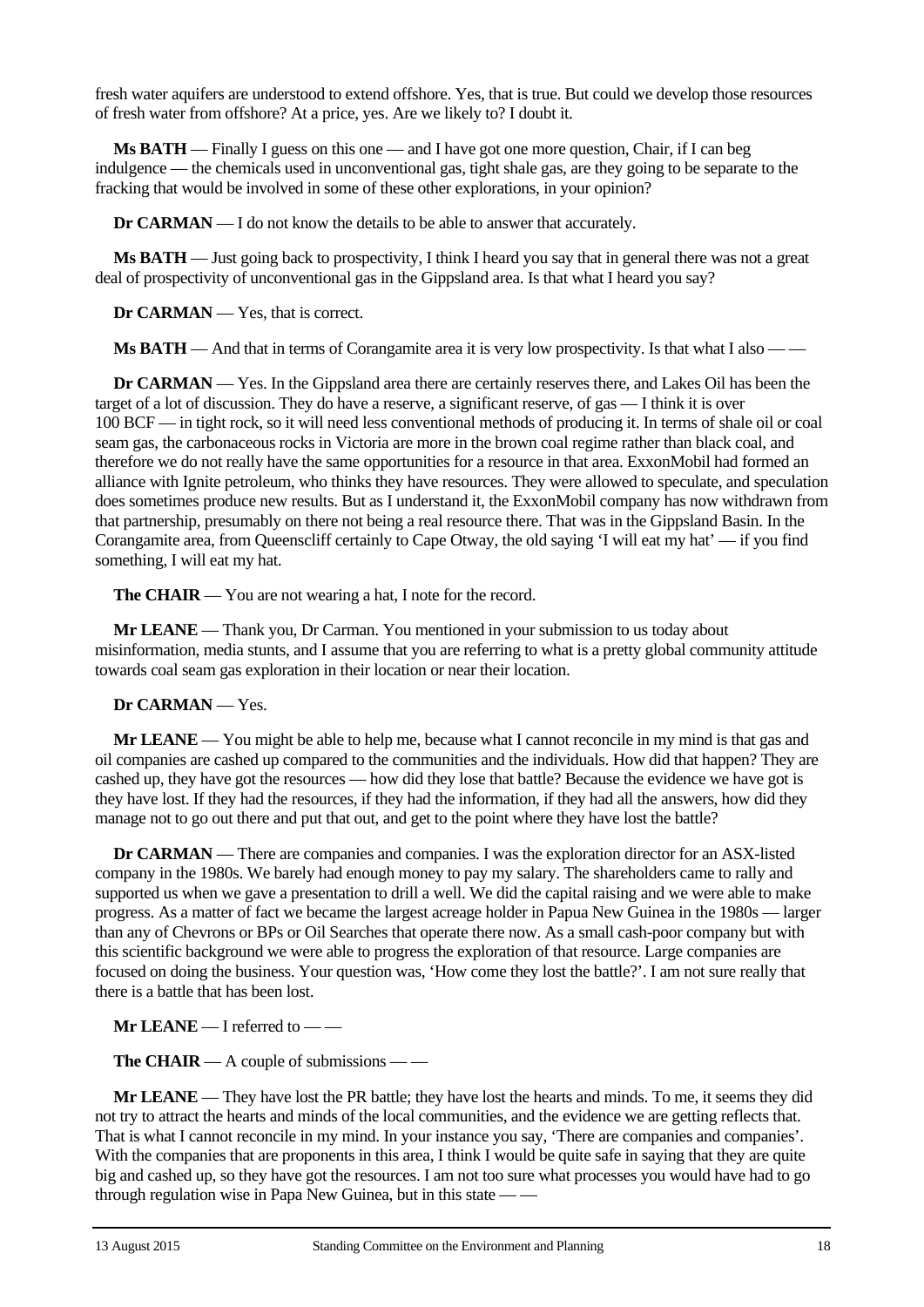Honestly, Dr Carman, I just cannot reconcile in my mind how they got to that point, and how they let it get to that point, if they believed everything they say about this product.

**Dr CARMAN** — I understand you a bit better now. Yes, there is a large difference of opinion between what the companies present and what people hear. I think what people hear has a bias in it because they start off on the back foot and they are not sure if they can trust what is being told to them. A lot of the misconceptions or concerns have come out of North America, where there are huge problems, particularly with this legacy well thing. But it is also media stunts, which is the phrase I have used before.

For example, an area called Burning Springs, where waters in the state of Virginia can be ignited, has been known and was recorded in 1773. In the same area or nearby one of the industries — the shale gas industry or the coal seam gas industry — is being accused in the *GasLand* movie of putting gas into water. The Great Artesian Basin in Queensland is charged with methane — naturally charged with methane. I would not say it is a large amount, but certainly in the 1980s we went out to Longreach in western Queensland and we talked to the local landowners because our exploration strategy was to say to the farmer, 'Which of your wells is gassy?', and that was the clue that was taking us down the migration path to find new reserves.

As the rocks are buried under normal burial processes they degas. This is Mother Nature's way of compacting the rock. There are gases in the system quite naturally. So this is one example of industry having a lot of knowledge, mankind has a lot of knowledge, but they choose not to focus on that path, for example, in the *GasLand* movie. I am really at a loss to take it any further

**Mr LEANE** — You do not have to. As I said, I was hoping for help to get reconciled in my mind how it could come to this. Thank you.

**Mr DALLA-RIVA** — Doctor, just a couple of preliminary questions before we get to the main one. Do you have any connection or association with, or have you worked with, Lakes Oil, Moby Oil & Gas, Mirboo Ridge, Jupiter Energy — any of those companies?

**Dr CARMAN** — So — —

**Mr DALLA-RIVA** — Lakes Oil NL? In your capacity in your various roles have you given advice or support or other work to Lakes Oil, Mirboo Ridge Pty Ltd, Moby Oil & Gas or Jupiter Energy?

**Dr CARMAN** — No, I have not.

**Mr DALLA-RIVA** — Thank you. That clears up that. This sort of follows on from what Shaun was saying. We have had discussion about PEP 163, which is the petroleum exploration permit. In the documentation that we have, the grant of the exploration permit was back on 19 July 2002. We are now in 2015 —

**The CHAIR** — You are talking about the local permit?

**Mr DALLA-RIVA** — The local permit. I am trying to reconcile, pretty much like Shaun is, if there was a permit to explore for petroleum or gas or whatever, is it normally a process that takes 13 years to get to a point where they are now discovering — what do you call it? — less conventional gas? I am trying to reconcile what it is, given your evidence that you have said here:

I have worked 40 years in the oil and gas profession as an exploration and production geologist and in my humble opinion I assert that the geology of Surf Coast shire will not support … gas fields …

You have also made the assessment in terms of the Gippsland area. Are we spending a lot of time debating an issue when essentially there is none of this less conventional gas in existence; and is it a normal process for a company to take 13 years to all of a sudden discover that they want to now — —

**Dr CARMAN** — Yes, it is a normal process. It is a long-term business, discovering oil and gas. I will come to the local position in a minute. I have quoted it already. In Papua New Guinea it has taken over 60 years and hundreds of millions of dollars in today's currency to make discoveries and get them into production. There was mention earlier that Lakes Oil has spent a few tens of millions of dollars — \$80 million. I am not sure if that is in the state of Victoria — —

**Mr DALLA-RIVA** — So we read.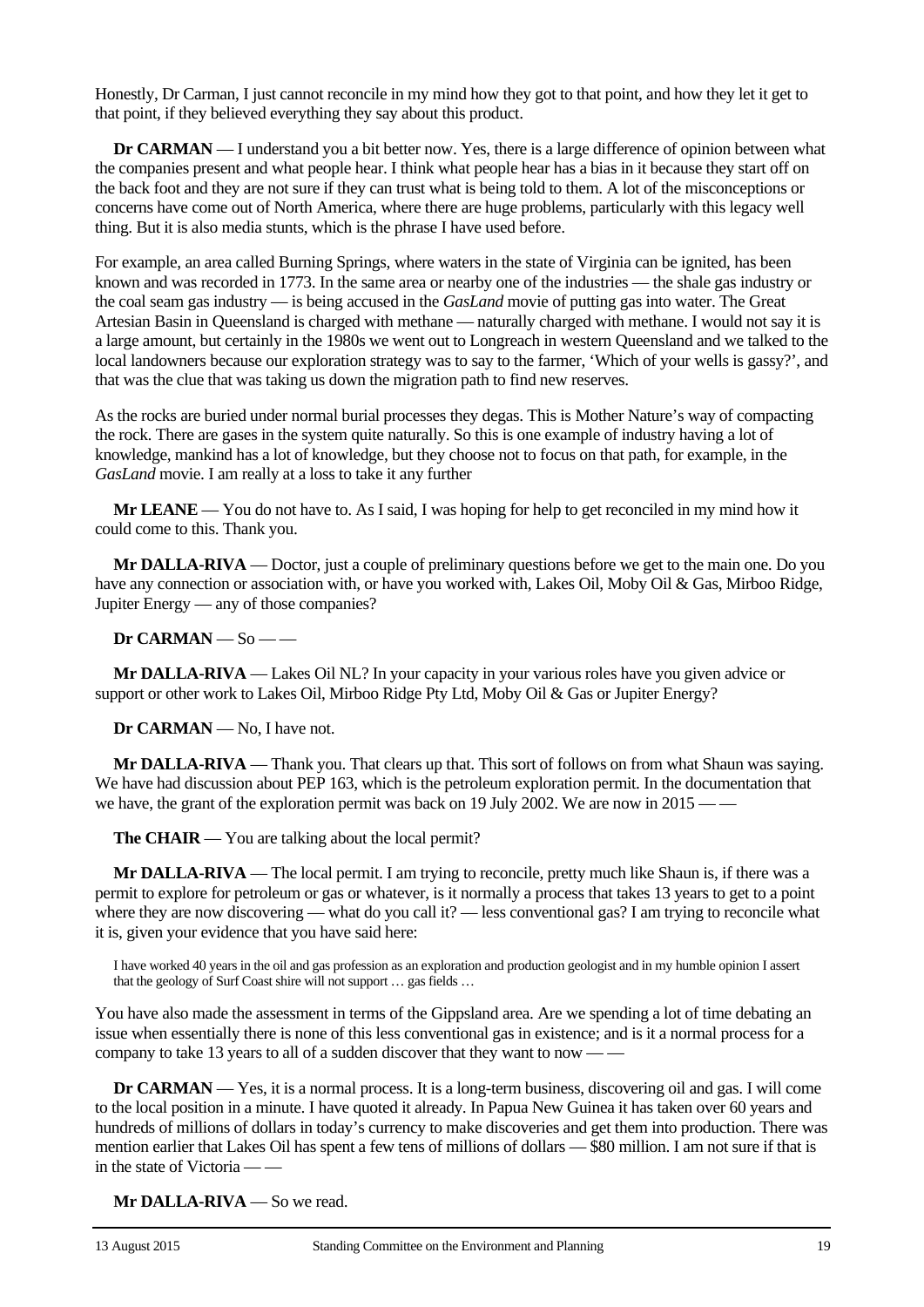**Dr CARMAN** — That is not a large amount of money. A single well costs \$10 million to \$20 million onshore. There are 13 wells in the Corangamite area that have been drilled to date, and none of them have produced conventional gas. None of them, in my opinion, have shown unconventional resources. I have looked at the last well to be drilled, Bellarine no. 1, up near Paraparap, a few kilometres from here. It was drilled in 2006 by Lakes Oil. It recorded what I would consider normal background gas — methane and a little bit of ethane. At a couple of depths in particular there was a few PPM — parts per million — of gases recorded. The company attempted a drill stem tests on those, and it flowed nothing. This information is on the public record, so also on the public record is the company's concluding statement that the well is suspended rather than plugged and abandoned. It has been suspended as a potential future frack — I cannot remember the exact words — candidate, or candidate for fracturing of tight gas. In my opinion that is a very speculative interpretation of what they encountered in the subsurface. I would not go racing to the stock market to try to raise funds or put personal funds into taking that any further.

**Mr DALLA-RIVA** — So as part of that, if I can extend it, from your understanding of the way that the gas industry operates, the speculative nature of the industry is that you can actually make more money speculatively predicting that there might be gas discovered, therefore you — —

Because I noticed the variation in 2006, so there were a few companies involved in the permit then, whether it is the same area, but there seems to be a bit of activity in 2006. So is it that they speculate, they do some sampling — and this is not particular to Lakes Oil but just generally in the industry — they do speculative drilling, they then surmise in the marketplace that there might be this huge gas reserve or whatever, and that they suspend it, anticipating that the market itself might get a bit enthused in the discovery of this reserve?

**Dr CARMAN** — Yes, that is exactly correct. There are companies that are skilled in presenting a speculative view. I have participated in that sort of activity myself, and in our case our funders were three Texans — from Austin, Texas — and we were able to spend a few million dollars, which for these guys was play money, and we were able to work up a prospect ready for drilling. Then we would do what the industry calls 'farm out', which is devised in our own interest so that we have another investor come in to help fund the well. If the well was a discovery of course then it was a win-win.

**Mr DALLA-RIVA** — And if it was dry?

**Dr CARMAN** — If it was dry, it was a win-lose. We as the promoters have generated some activity. We have kept ourselves in business, as advisers to industry or speculators, and the loss has been to the real investor.

**Mr DALLA-RIVA** — There is a notation in the document 'farm-in agreement'. Is that terminology?

**Dr CARMAN** — 'Farm-in', yes. I do not know where it comes from. It means to seek out a co-invest in the project.

**Mr DALLA-RIVA** — So that is a 2006 agreement summary form that I have on the form here? It is notated PEP 163/06, just for the record. So a farm-in agreement, just so I can get clarity — —

**Dr CARMAN** — So a farm-in agreement is an agreement whereby the licence-holder enters into an agreement with another party or a group of parties to share the risks and the financial outlays with the intention of then sharing the rewards if the discovery is made. The strategy really is reducing your exposure to risk.

**Mr DALLA-RIVA** — So if you spend, for example — I will just pick a figure out of the air — \$80 million, you would like to see some recoup of that money through speculative processes and means?

**Dr CARMAN** — Yes. That depends very much on the oil price of the day. There was a time in the industry when we could recover 100 per cent of our past costs on such a deal. These days you may receive a very small contribution to your past costs which you owe on your speculative costs.

**Ms DUNN** — Thank you, Dr Carman, for your presentation. We have heard evidence as part of this inquiry that there is already plenty of gas supply in Victoria through conventional means, and you yourself have articulated the lack of resource in relation to unconventional gas. I am just wondering if that, in terms of gas supply for the state, that is a proposition that you agree with — that there is plenty of conventional gas?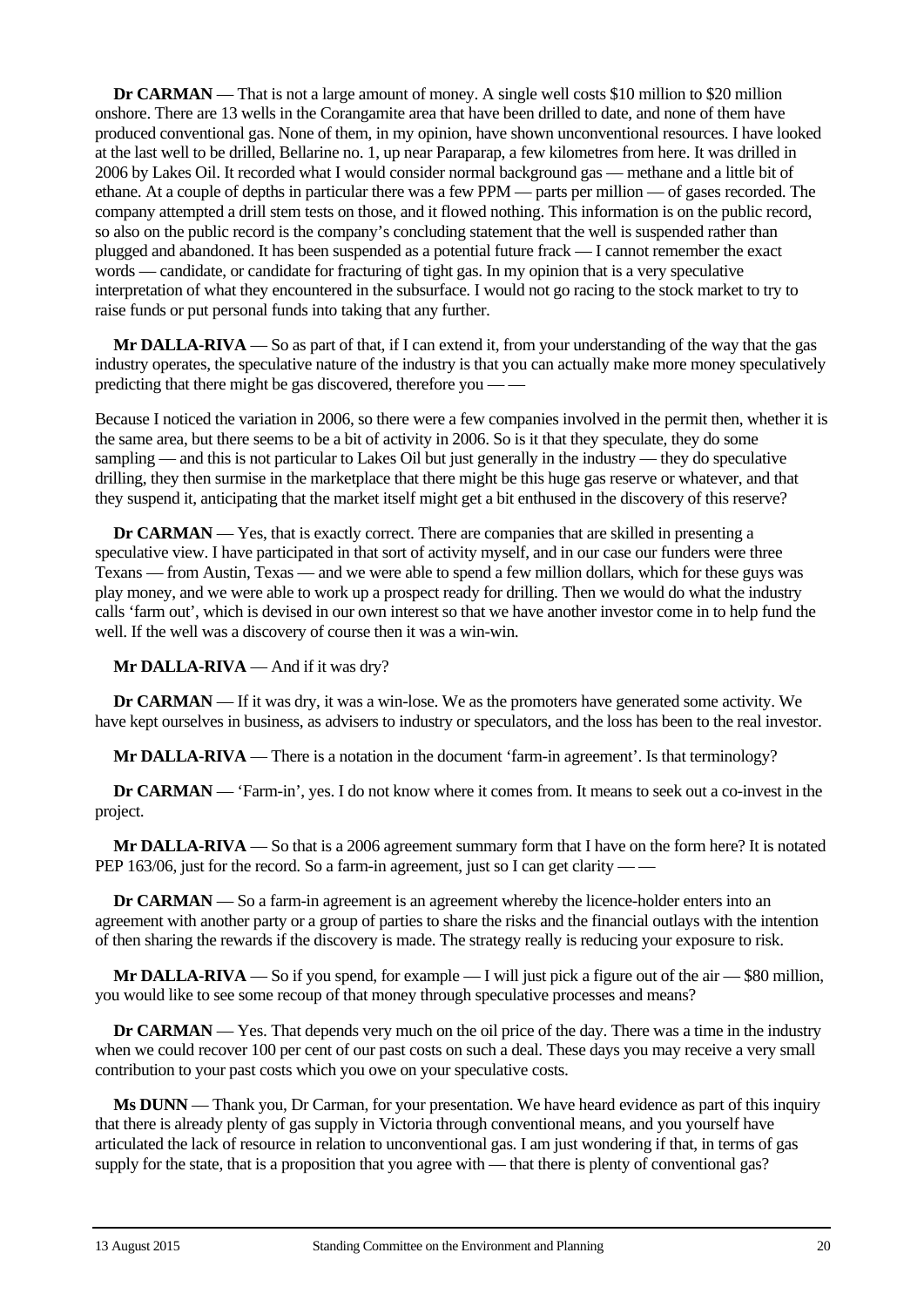**Dr CARMAN** — The supplies of gas and oil are finite resources, and this has been stated many a time, particularly in the many discussions leading up to trying to understand what peak oil and gas is. However, the amount of resources to be utilised is very price controlled. Today we are  $\overline{\phantom{a}}$  I do not know where we are  $\overline{\phantom{a}}$  at \$50 a barrel or something. If we were still on the scale going over \$100 or \$120 a barrel, a lot of the less conventional resources would still be being tackled. Certainly price may have driven Chevron out of the Cooper Basin; and certainly price might have taken ExxonMobil out of the Gippsland Basin.

But nonetheless the reserve is still finite. The gas and oil reserves that Victoria enjoys offshore, both in the Otway and Gippsland basin — certainly in the Gippsland Basin — fields are in near complete depletion. So there are fields that have been producing for 30 to 40 years now producing water with the oil; I am thinking particularly of the oilfields in the western part of the Gippsland Basin, where it is just sustainable to co-produce oil and water, dispose of the water and still be able to make some economics work on the oil. But that is not going to last much longer on fields in the western parts.

For gas I am not fully familiar with the reserve. It is several tens of TCF in the Gippsland Basin. As the fields that are being developed move further east, they have a higher concentration of  $CO<sub>2</sub>$ , so at the moment ExxonMobil are entering into a new development, called the KTT project development — it is the Kipper Tuna Turrum — where they are producing fields with higher  $CO_2$  components, and they are having to extract that before bringing it ashore. It is a more expensive gas; it is a more expensive process.

**Ms DUNN** — In your submission you talked about opponents using stunts and misinformation to sway public opinion and influence local governments. Are you suggesting that the decisions of local governments in relation to taking a position on unconventional gas have not been informed by evidence-based decision-making?

**Dr CARMAN** — On 31 July last year I attended the Frack Free Geelong meeting in Geelong, and the chairman stated that they would use media stunts to get attention. The chairman presented a map of a drilling program — I cannot remember the exact words in which he presented it — but unfortunately he was falling victim to his own strategy. It was a media stunt, illustrating over 100 wells allegedly drilled near the village of Glenfarne in Ireland. I was very shocked when I saw that map; it was not challenged by any of the people present in the meeting. I went home and checked the source of that information, and it is an artist's impression of what a drilling program would look like. But the effect that that map had on the meeting was profound. You could feel that people were seriously concerned that this may happen, and it was being presented in the context that this could happen in Geelong. There is no gas in the Torquay sub-basin in my opinion that would ever lead to a large number of wells being drilled.

**Ms DUNN** — You touched a little bit on coexistence; you talked about some wells, although I am not sure if it was gas or oil, that were barely detectable to tourists. I am just wondering if you are aware of anywhere that may be similar in make-up to Victoria in that it has a very large agricultural industry, a huge amount of primary production, that links in with tourism and our landscape values? This area we are in today is a very good example of that. We have heard there are 5 million visitors a year here alone. Are you aware of anywhere else that has the significant agriculture and tourism industries that have unconventional gas as well, and the experience of those communities?

**Dr CARMAN** — My forefathers were gamekeepers for 150 years on an estate in Norfolk in the UK, and adjacent to us in the county of Lincolnshire, where my father also worked as a forester, is a place called the Fens, and in northern Lincolnshire adjacent to that is a very historical area for oil and gas production. I record that as one area for you, Ms Dunn.

**Ms DUNN** — Thank you. In your submission you talk about the allegations that community aquifers are at risk in Corangamite and that that is scaremongering. Yesterday this committee heard from the local water authority, Barwon Water, which suggested in their submission:

Barwon Water's interest regarding unconventional gas is focused on the identification and management of potential risks to the quality and yield of our water resources, both surface and groundwater.

I am just trying to reconcile your statements with Barwon Water's and whether you would agree with Barwon Water, as the local authority, that there is potential risk to water resources.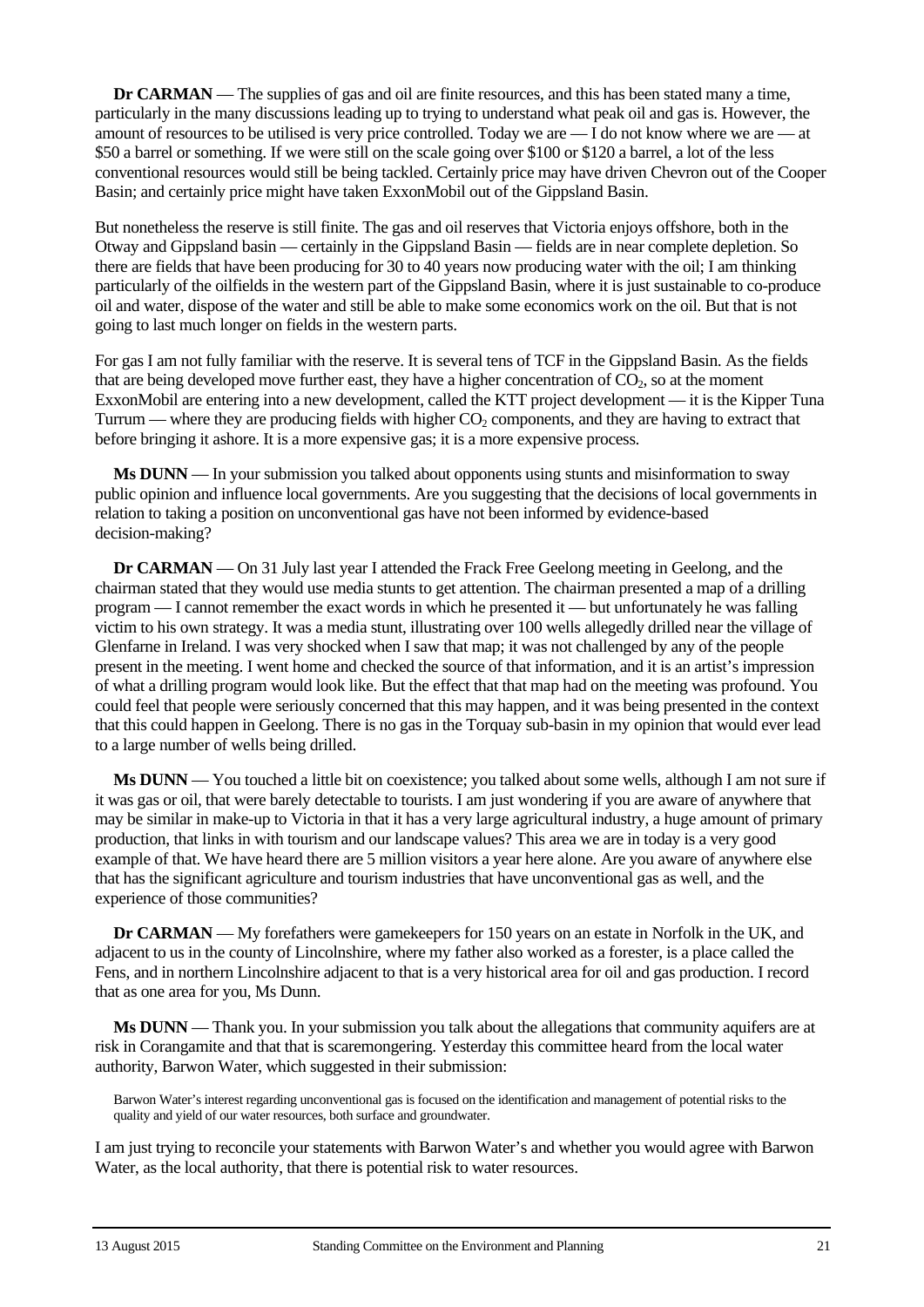**Dr CARMAN** — Yes, and I have read submissions here in the Victorian inquiry but also for inquiries in the other states — WA, South Australia and Queensland — where water resources are very important. As I said in my opening statement, I harvest my own rainwater, and many people in Victoria rely on tank water. In addition to that, much of the state of Victoria's water, as I understand it, comes from surface catchment. The Barwon Water authority has surface catchment water supplies. Occasionally it taps into subsurface aquifers in times of lower rainfall, and I think those aquifers are able to support about 60 per cent of our requirement. So the aquifers in the Torquay-Corangamite area are not capable of sustaining the water supply, as I understand it. And they are deep, so they are costly to produce.

**Ms DUNN** — Thank you, Dr Carman, for that. I guess the core of my question is around whether there is a risk or not a risk. The water authority is saying that there are potential risks, and you are saying that risk is simply scaremongering. Do you still contend, given that evidence provided by the water authority, that there may well be a risk or potential risk as highlighted by Barwon Water?

**Dr CARMAN** — In the industry, many people refer to an organisation in the UK called Quintessa for risk management. Quintessa was originally set up as a risk management company for the nuclear industry, for storage of nuclear waste, and they developed a best practice — a list of risks that should be considered by industry. This is now being adopted by other industries, including oil and gas. The list is called a FEP list features, events and processes that may present a risk. There are a few hundred features, events and processes in that list. It is like a pilots checklist: have we considered all of these aspects? Some of them include a meteor strike, for example. What is the likelihood and what is the significance of a meteor impact on a producing gas well, for example? The impact would be catastrophic; we probably would not be around to even measure it. The likelihood is very low. So risk management involves being aware but, I suggest, not being alarmed. What I am suggesting by using the word 'scaremongering' is that people are being made acutely alarmed about something that is not significant.

**Ms DUNN** — Thank you for your clarification and giving more clarity to the intent of your meaning in your submission, because for my mind it certainly does not read as you have stated today. In terms of the businesses of which you are a managing director and a director, so SEAL Energy and Geodirect Resources, do either of those companies provide any services to any businesses involved in unconventional gas in Australia?

**Dr CARMAN** — SEAL Energy is a new company and has worked for one client to date. Geodirect Resources, my consulting industry, has not — sorry, the SEAL Energy client was not related to unconventional.

**Mr RAMSAY** — I just want to perhaps sum up for my own benefit in relation to your contribution. I will confine my comments to the Otway Basin, which this area is part of and which I represent. As I understand it there are over 15 billion tons of brown coal in the Otway Basin, and your evidence suggests that there is little economic value by using coal seam gas exploration and using that brown coal seam. However, you have suggested that perhaps there is some economic value in maybe shale gas exploration in the Otway Basin, but still there is no clear indication whether that would be of economic value to do a commercial extraction.

You have also said that you have identified areas where there has been coexistence between the agricultural industry and the gas industry in other countries but perhaps have not really identified in what areas in Australia, particularly in Victoria, there has been that successful coexistence. If that is the case, then, and shale gas requires fracking, and there is a clear indication from evidence we have already received that there are communities in the Otway Basin that are not as supportive of that process, why would the companies then continue to seek access for exploratory work, given the high cost and the long period of time, if the economic value is not there in the brown coal in the Otway Basin?

**Dr CARMAN** — You are a pushing a lot of buttons there. So for coal seam gas, the brown coal — again, I have not worked in that industry directly, but my understanding as a geoscientist is that you really do require black coal to get a decent coal seam gas development. We are talking about lignites and brown coal is in this area. Therefore I just cannot envisage that as an industry developing. Shale gas in this area — I quoted the AWT report in the findings for the Australian Council of Learned Academies, Professor Peter Cook. They did put the Otway Basin as having some small potential, about 13th, in the western end of the Otway Basin, so from Port Campbell over towards the South Australian basin, but that is a very low potential in terms of much larger potentials in other basins in Australia, particularly the Canning, the Cooper, the Galilee and the Bowen Basin in Queensland as well.